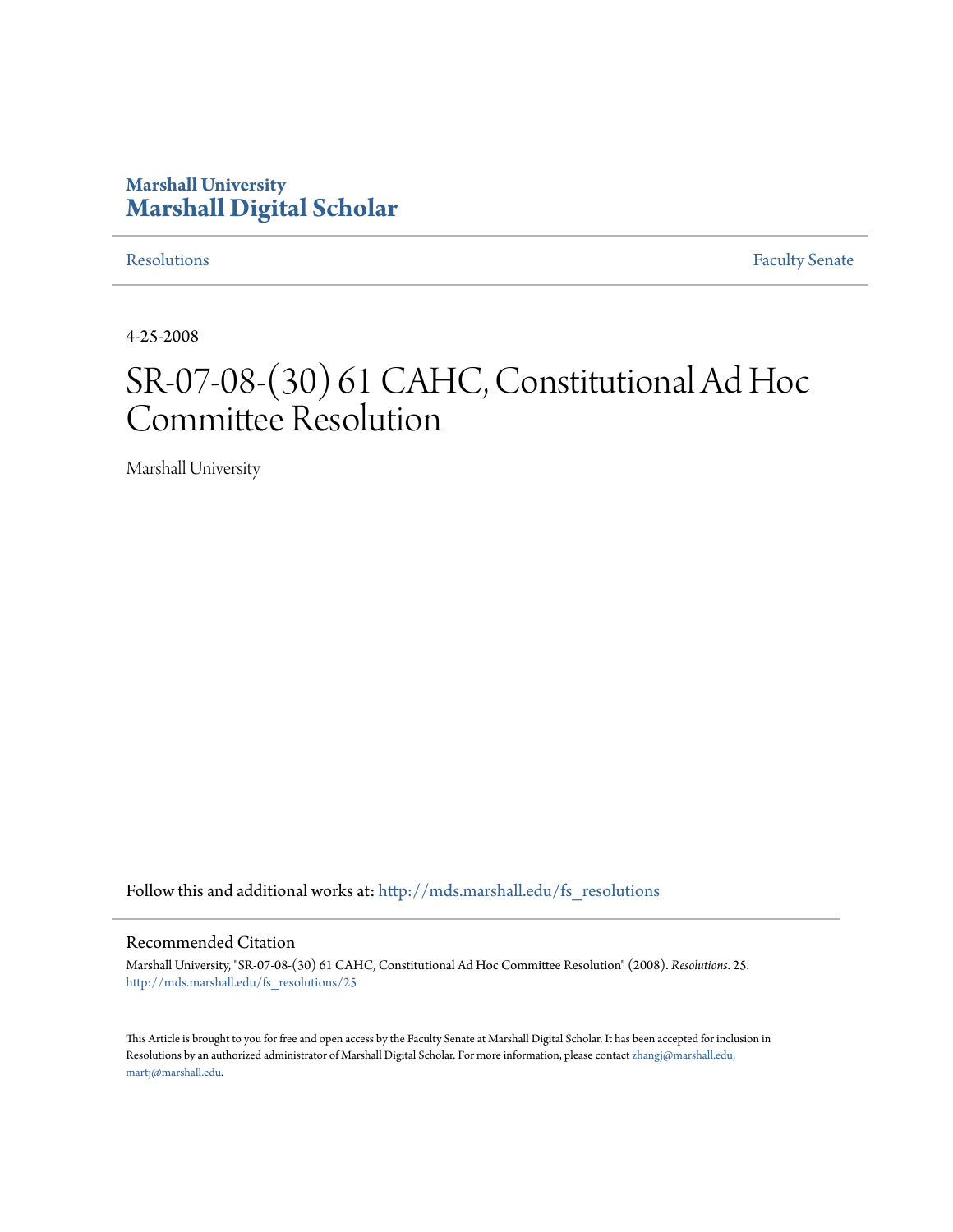# **CONSTITUTIONAL AD HOC COMMITTEE RESOLUTION**

#### **SR-07-08-(30) 61 CAHC**

 $u_{CGG23}$ 

Resolves that the following changes to *The Constitution of the Marshall University Faculty,* be brought to a vote of the faculty; new language is shown **bold** and deletions are shown with strikethrough.

#### **1. ARTICLE III - MEMBERSHIP AND ELECTION**

**Section 1.** The Faculty Senate shall consist of one (1) senator for each academic unit, unless otherwise specified, plus one **(1)** senator for each thirteen (13) full-time faculty members, plus one (1) additional member if the number of full-time faculty in a unit exceeds a multiple of thirteen by seven (7) or more. Ex-officio voting members will be **the Graduate Council Chair,** the Faculty Council President of the Marshall Community & Technical College and the Advisory Council of Faculty (ACF) representative. The term "academic unit" is defined in the bylaws. Individual constituency numbers for calculating representation shall be based upon the number of full-time faculty presented every second year to the Executive Committee of the Faculty Senate in the fall semester preceding Faculty Senate elections. Census information will be provided by the Office of Institutional Research in collaboration with the Provost and the Vice President for Health Services. In addition, South Charleston faculty will elect two (2) at-large senators.

**RATIONALE:** The Graduate Council Chair is an ex-officio voting member of the Executive Connnittee and this wording removes a conflict with the Constitution regarding service on the Executive Connnittee of the Faculty Senate.

**Section 2. FROM:** All faculty involved in apportionment calculations shall hold the rank of instructor or above and shall devote at least one half of their time to teaching, scholarly research, or closely related duties. Eligible librarians shall hold a professional librarian's degree or the equivalent. All such faculty shall be eligible for election to office. Part time faculty, adjunct faculty, and those designated as "clinical" or "research" in their faculty titles shall not be considered as faculty members for the purpose of this document and organization. For the purposes of determining voting and serving on the Faculty Senate, the above description shall apply. Those holding the titles of President, Vice President, Assistant/Associate Vice President, Dean, Assistant/Associate Dean, Director, Assistant/Associate Director, and Dean of Libraries shall be ineligible to serve on the Faculty Senate. The Executive Committee of the Faculty Senate is empowered to decide questions that arise coneeming definition of faeulty.

**TO: For the purposes of this constitution, unless specifically stated otherwise, the word faculty means all full-time employees who have current faculty appointments, including library-track faculty, clinical faculty, associate deans, assistant deans, directors, associate directors, assistant directors, chairs, and term faculty. Faculty does not include deans, part-time faculty, adjunct faculty, and temporary faculty with one-**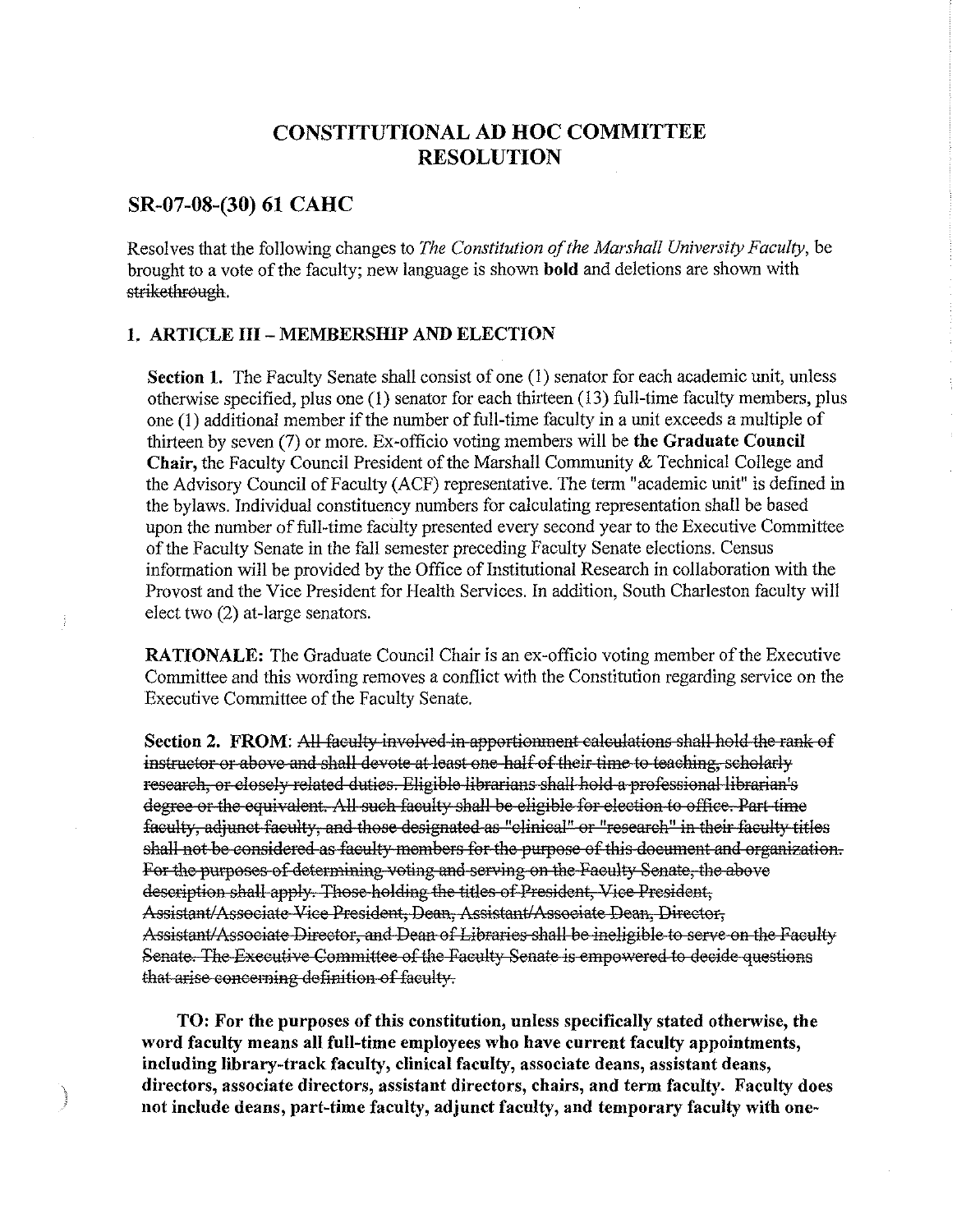**year appointments. All faculty shall be eligible for election to office unless specifically stated otherwise in this constitution. This definition of faculty shall be used for apportionment calculations for Faculty Senate Representation.** 

**RATIONALE:** More clearly defines those faculty members eligible to hold membership in faculty and university governance bodies.

**Section 4.** Elections for senators shall occur mmually in April of even-numbered years, with the names of the new senators submitted by the Dean or Director of each unit to the Chair of the Faculty Senate by May I. **For the At-Large Senators for the South Charleston Campus the election will be the responsibility of the Executive Committee of Faculty Senate.** Each unit shall conduct its own election according to the bylaws of that unit, providing that all voting shall be by secret ballot. Initial implementations of this eonstitution shall require the election within each unit of Faculty Senate members for staggered terms. Faculty members in each unit will determine how their senator's terms will be staggered.

**RATIONALE:** The At-Large representatives from South Charleston do not represent an academic unit. The constituency is faculty who are based at the South Charleston Campus, regardless of academic unit. Therefore, the provision that the Dean or Director will conduct the election does not apply. The initial implementation period for the Constitution has passed and the balloting and election process has been established.

## **2. ARTICLE IV - MEETINGS**

**Section 1.** The Faculty Senate shall meet at least quarterly and may meet at such other times as called by the chairperson or by a majority of the members during the regular academic year. Special sessions of the Faculty Senate will be called at the request of ten (10) or more faculty members. Special sessions will be held as soon as practicable within two (2) weeks from the date they are called. The responsibility for notifying senators and faculty members of special sessions shall rest with the Faculty Senate Chair who shall use the most appropriate means available to fulfill this obligation. A written announcement of the agenda, time and place of every regularly scheduled Faculty Senate meeting shall be sent to each senator one week in advance of the meeting.

**RATIONALE:** Reflects the actual meeting schedule being followed.

### **3. ARTICLE VI - ST ANDING COMMITTEES**

#### **Section 6. Academic Planning Committee,**

A. Powers and Functions. The Academic Planning Committee shall serve as the major faculty agency for discussion, review and development of recommendations **of undergraduate programs** regarding letters of intent to plan new academic programs and degrees, academic long range planning (mission statements, five year plans, strategic plans and similar major plans, and the reorganization of any academic unit), academic programs needs assessments, and work directly with the University President and Faculty Senate Executive Committee as requested and appropriate. It shall be the function of the Academic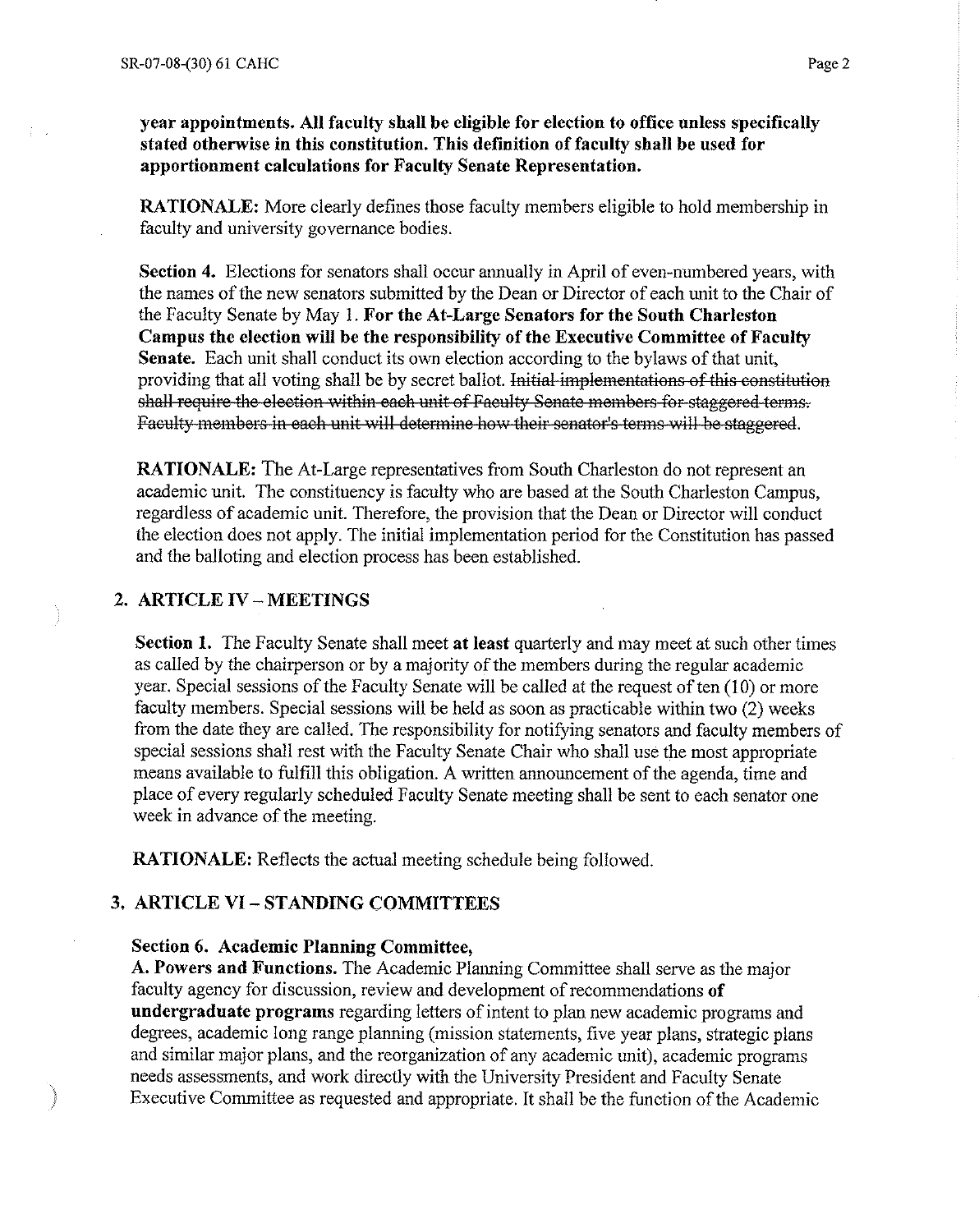Planning Committee to make recommendations about new academic programs and priorities in relation to available resources, receive Departmental Program Review documents, make recommendations concerning the level of action to be recommended by the institution to the West Virginia Higher Education Policy Commission and the Marshall University Institutional Board of Governors, and respond when appropriate to the West Virginia Higher Education Policy Commission and the Marshall University Institutional Board of Governors and/or the University President concerning policies relating to academic planning. The Academic Planning Committee will cooperate with administrative officials, university Deans, and the University President on matters relating to academic planning. When appropriate, the Academic Planning Committee may seek external review teams for evaluation purposes for new program proposals.

**RATIONALE:** Reflects the actual functions of the committee.

#### **Section 7. Budget and Academic Policy Committee**

**A. Powers and Functions.** The Budget and Academic Policy Conunittee shall assume the primary responsibility for the development of policies that contribute to the maintenance of academic standards in the university. The committee's responsibility shall include, but not be limited to, policies affecting the university calendar, the university budget, academic honesty, class attendance, grading and examinations. The committee shall process student grade **academic** appeals.

**RATIONALE:** Reflects the actual functions of the committee.

#### **Section 8. Athletic Committee**

**A. Powers and Functions.** This committee shall consider policies relating to the maintenance and development of the intercollegiate athletic program, eligibility of athletes, budgets, and athletic staff personnel. It will supervise **monitor** the maintenance and development of the intercollegiate athletic program in conformity with the policies, goals, and standards of the NCAA, conference affiliation, and Marshall University scholastic standards. It will be responsible for determiniag the **ensuring that** eligibility ef requirements for athletic competition **are** in compliance with NCAA, conference affiliation, and Marshall University scholastic standards. It will review the Athletic Department budget in terms of its suitability to both short term and long term objectives and priorities of the Athletic Department and Marshall University. The conunittee shall review all policy matters relating to the athletic program of the university as requested by the faculty, the Athletic Director, or the University President. The eommittee shall establish an athletic staff personnel subcommittee. The committee shall receive position requirements prior to public notice of vacancies. The committee shall be represented on Athletic Department search committees to fill vacancies.

**RATIONALE:** Wording better represents the actual functions and practices of the committee.

#### **Section 10. Faculty Personnel Committee**

**A. Powers and Functions.** At the request of the University President or Faculty Senate Chair, ) using appropriate Series/Rules and the 1986 AAUP Recommended Institutional Regulations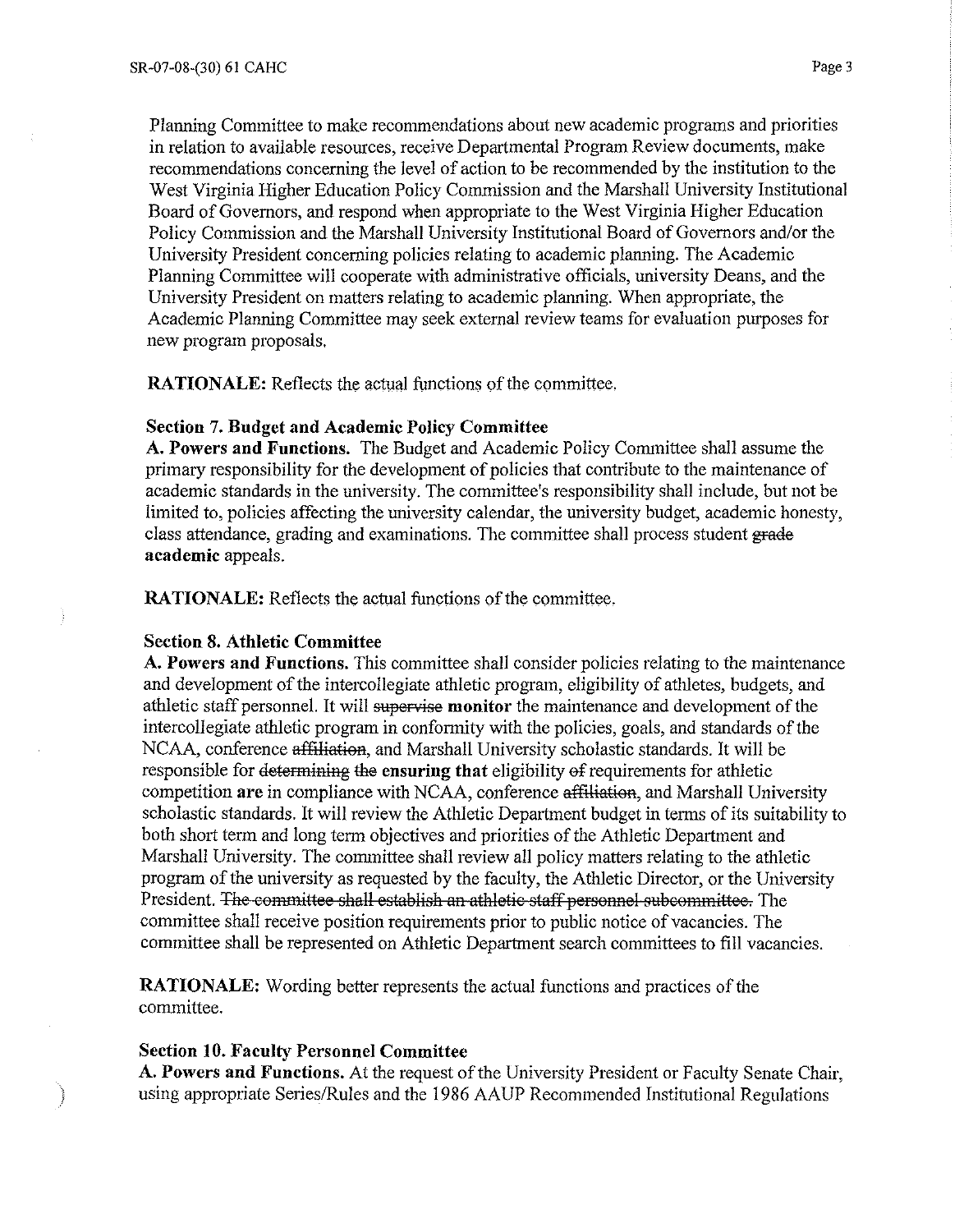on Academic Freedom and Tenure as guidelines, the committee shall write, alter, or rewrite policies relating to academic rank, salary, tenure, promotion, teaching and non-teaching load, retirement, sabbatical, and other matters which affect the well-being of faculty. The Faculty Personnel Committee shall study and evaluate policies and procedures relating to the hiring of faculty, which includes a yearly review of salaries, **and review and recommend sabbatical leave requests.** The committee shall act as an advisory panel for all faculty members initiating grievances in accordance with Series 9. The committee shall address all faculty grievances except those involving dismissal, termination due to reduction of or discontinuance of an existing program, termination due to financial exigency, or a faculty member desiring to appeal a decision of the University President on non-retention or promotion. The committee shall refer to the Hearing Committee those grievances involving a number of persons. Chapter 29B. Freedom of Information Act of the West Virginia code provides that "Every person has a right to inspect or copy any public record for a public body in this state, except as otherwise expressly provided by Section Four of this article." Under Exceptions in Section Four the code reads, "Infotmation of a personal nature such as that kept in a personal, medical, or similar file, if the public disclosure thereof would constitute an unreasonable invasion of privacy ... " When the committee handles matters of a personal nature, it will not share its findings with the Faculty Senate. Hence, in this function it remains exempt from those conditions outlined under the section entitled "Committee-Senate Relationship" in this document.

**RATIONALE:** Wording better represents the actual functions and practices of the committee.

#### **Section 16. Legislative Affairs Committee**

**B. Membership.** Committee membership shall be consistent with that of all other regular standing committees with the exception that student representatives will be nonvoting members of the committee. Other ex-officio, nonvoting members of this committee shall be a Presidential Legislative Liaison, the faculty representative to the Advisory Council of Faculty, the faculty representative to the Marshall University Institutional Board of Governors, **one (1) At-Large faculty member from the South Charleston campus,** one (1) Classified Staff Council representative, and two (2) former West Virginia legislators. The committee chair shall serve as liaison to any university-wide legislative committee.

**RATIONALE:** Provides the South Charleston campus representation on a committee which deals with legislative issues that affect the City of Charleston and the surrounding counties.

#### **4. ARTICLE IX - BYLAWS**

**Bylaw #1, Section A. Paper Ballot, 4.** The Recording Secretary of the Faculty Senate will notify those people winning the election and will make an announcement of the results of the eleetion **the faculty of the results of the balloting.** 

**RATIONALE:** A grammatically better sentence.